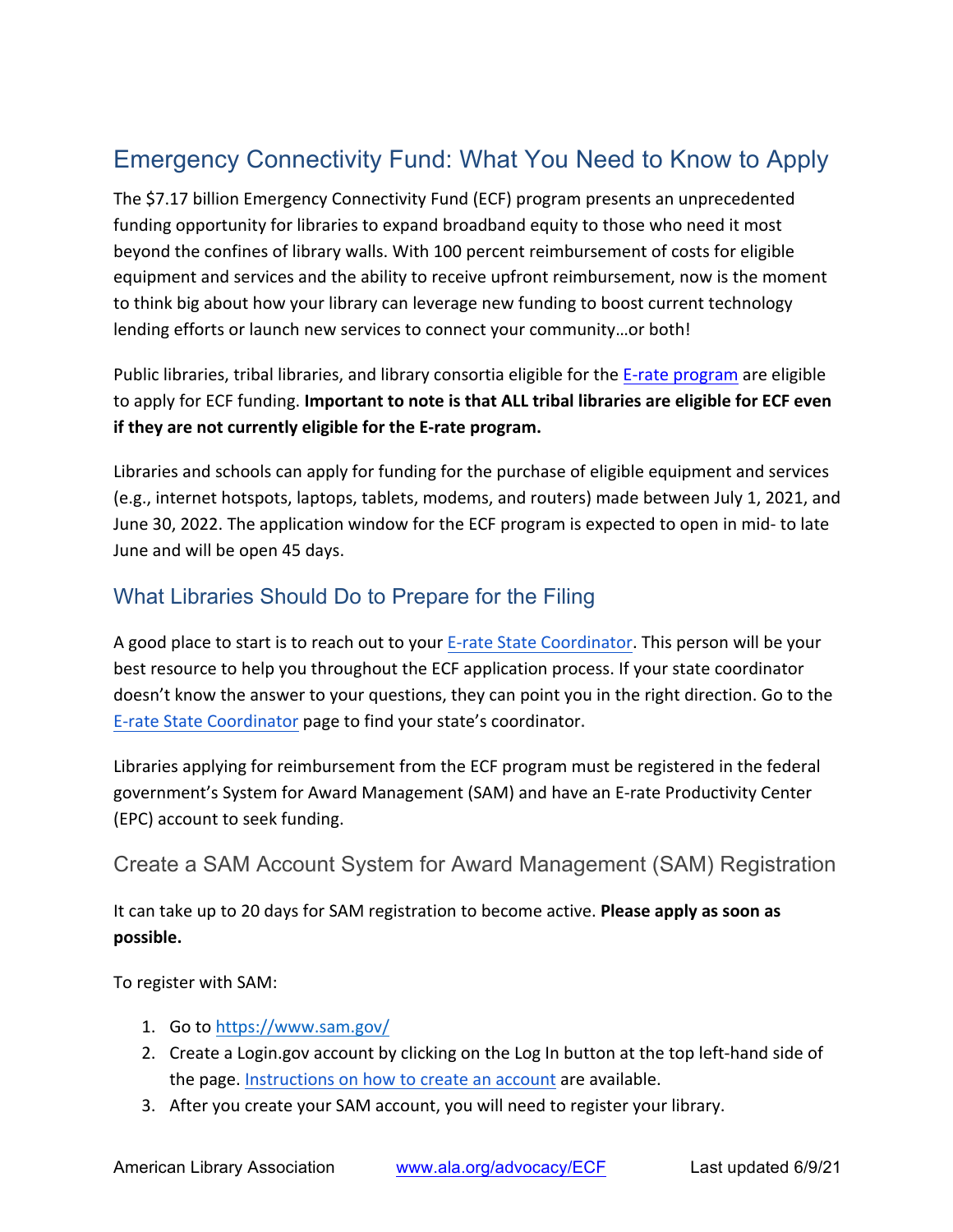- a. Go to https://www.sam.gov/.
- b. Make sure you are logged in with your SAM account.
- c. Scroll halfway down the page.
- d. Click on the file folder icon under the heading Register Entity.
- e. Complete the application.
- f. Instructions on how to Register an Entity are available.
- 4. If you need assistance creating an account or registering your entity, you can contact your E-rate State Coordinator or the Federal Service Desk at www.fsd.gov, or by telephone at 866-606-8220.

## Create or Update EPC Account

Your library will use the E-rate Productivity Center (EPC) to apply for funding from the ECF program. You must have an EPC account to file the ECF program forms, receive notifications, etc. If you've applied for E-rate funding in recent years, you already have an account, but may need to update it through the Universal Service Administrative Company (USAC).

### Multi-factor Authentication (New)

On March 11, 2021, USAC added multi-factor authentication (MFA) to increase the system's security. If you have not logged in to the USAC portal since MFA was added, or you are creating an EPC account for the first time, you will be prompted to set up MFA. MFA sign on instructions are available. If you experience problems, check the MFA Troubleshooting Guide.

### EPC Account (Existing Account Holders)

If you have an EPC account but have not used the account in a while, you should log in to verify that your login credentials work.

#### Forgotten Password

If you have forgotten your password, you have two options:

- 1. Click the "forgot password link" on the EPC login page. A video tutorial on how to reset your password is available. The reset password will be sent to the email account of the library's account administrator.
- 2. You can call USAC Client Service Bureau (CSB) at (888) 203-8100 for assistance logging into your account.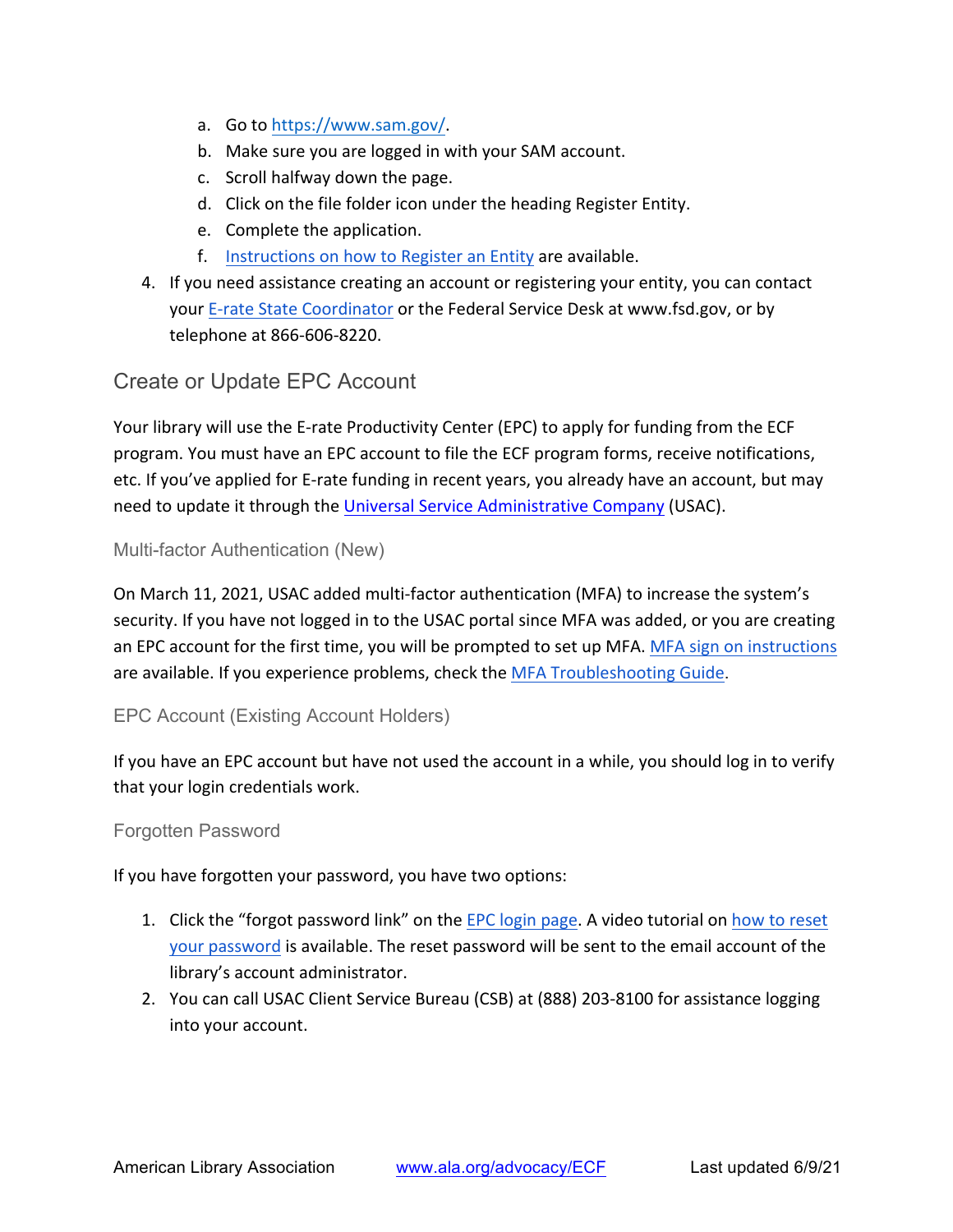### Transfer Library Administrative Account to a New Staff Person

If the staff member who was the library's account administrator is no longer with the library, the library staff member assuming the E-rate administrator role will need to call the Client Service Bureau (CSB) at (888) 203-8100 Monday through Friday, 8:00 a.m. to 8:00 p.m. ET to transfer the account.

#### EPC Account (New Accounts)

If your library does not have an EPC account, you will need to create one. The library will need to select a library employee to act as the account administrator. The account administrator needs to set up a Billed Entity Number (BEN) and the EPC Account. After the EPC account is created, the library account administrator is responsible for managing the library accounts, granting rights to other users, and providing or updating information on the libraries in your library system.

#### Billed Entity Number (BEN)

To create an EPC account, the library needs a BEN. Each library outlet and branch, including library buildings that don't have areas open to the public, must have its own entity number to receive funding. To create a BEN, the library will also need a FCC Registration Number. Call USAC Client Service Bureau (CSB) at (888) 203-8100. They can assist the library in identifying which steps they need to complete in order to obtain an EPC Account, including if an FCC Registration Number is needed.

#### Setting Up a New EPC Account

Once the BEN Is set up, the library administrator will need to call the Client Service Bureau  $(CSB)$  (888) 203-8100 Monday through Friday, 8:00 a.m. to 8:00 p.m. ET to set up the EPC account.

Once the EPC account is set up, the account administrator can create accounts for other library staff who will require access to the EPC system.

Please note that each step -- creating a BEN, getting an FCC Registration Number and creating an EPC account -- can take 1-2 business days to complete, so plan ahead!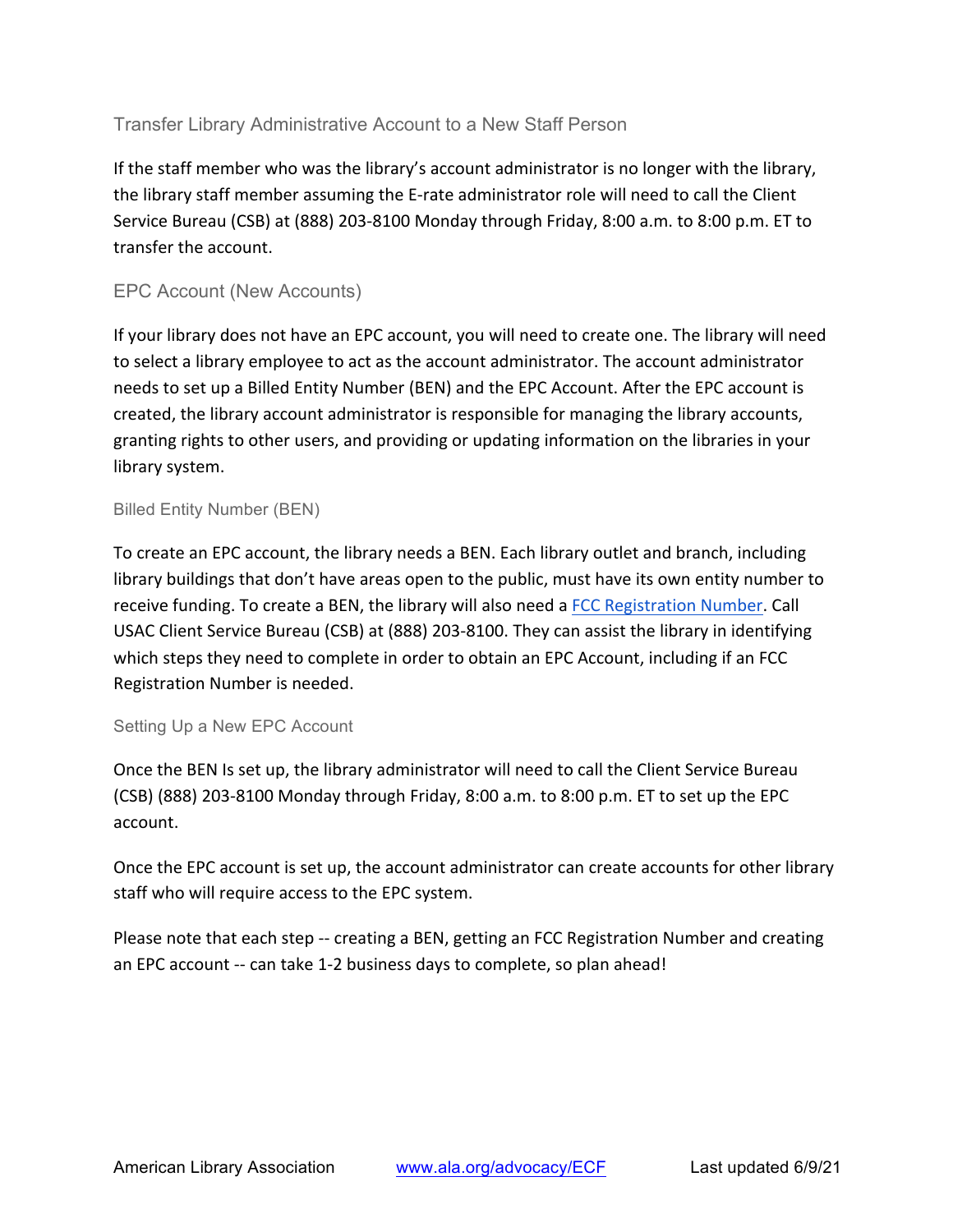# What is an Eligible Equipment and Services Expense?

Libraries should understand which services and equipment are eligible and ineligible as part of the ECF program. The good news, eligible equipment and services purchased with ECF support will be fully (100%) reimbursed, although the FCC may deny any costs it deems unreasonable.

The equipment and services *must be used at locations other than the library*. Service locations may include, but are not limited to, homes, community centers, churches, school buses, bookmobiles, and any other off-campus locations where students, school staff, and library patrons are engaged in remote learning activities or seek basic internet access.

Applicants should review the program's Eligible Services List to ensure their request fits with the program rules. The list below highlights eligible expenses of interest:

- Wi-Fi hotspots. The fund will reimburse up to \$250 for a hotspot device. (This cost does not include the data plan which will be reimbursed at 100%.)
- Modems, routers or devices that combine a modem and router
- Connected devices such as a laptop or tablet. The fund will support up to \$400 for connected devices. (note: desktop computers are not eligible.)
- Aircards (note: mobile phones, including smartphones are not eligible)

Libraries cannot receive ECF support for more than one fixed (i.e., wired) internet connection *per location*. They also cannot receive support for more than one Wi-Fi hotspot or device *per patron* (e.g., a household with an adult library patron and a school student can get two hotspots).

The ECF program will not provide support for eligible equipment and services that have already been reimbursed through other federal pandemic relief programs (e.g., CARES Act, IMLS, Emergency Broadband Benefit (EBB) program, or provisions of the American Rescue Plan Act); state programs specifically targeted to providing funding for eligible equipment and services; or other external sources of funding or gifts specifically targeted to providing funding for eligible equipment and services.